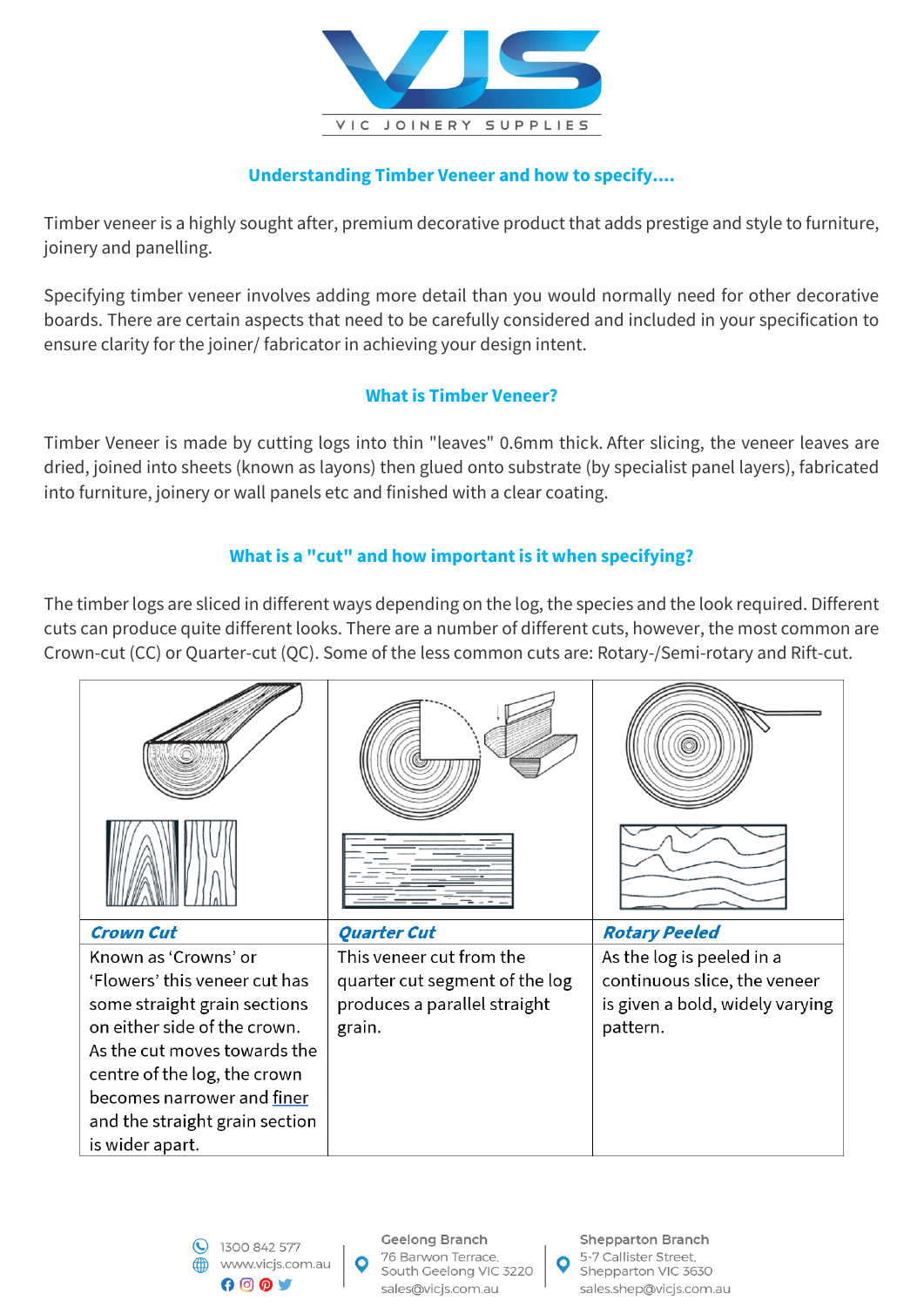

# **What is "matching" and how important is it when specifying?**

Once the veneer leaves cut and dried, they are stitched or glued together to create a layon. Various "matching" techniques are used to create quite different looks. When specifying, it is important to understand the different matching methods of creating a sheet (or layon) as it may affect the whole look of your project.

The most common "matching" techniques are book-matched, slip-matched, random-matched.

| <b>Book Matched</b>     | <b>Random Matched</b>  | <b>Reverse Slip</b>    | <b>Slip Matched</b>     |
|-------------------------|------------------------|------------------------|-------------------------|
|                         |                        | <b>Matched</b>         |                         |
| <b>Book Matched are</b> | Random Matched         | Reverse Slip Matched   | Slip Matched veneer     |
| adjacent veneer         | veneer leaves are laid | veneer leaves are      | leaves are laid side by |
| leaves that open like   | in a random fashion    | turned end to end,     | side facing the same    |
| a book so that each     | to dissipate grain     | resulting in crowns    | way so that the result  |
| leaf is a mirror image  | characteristics        | being balanced at      | is the same grain       |
| of the one next to it.  | across/along the       | each end of the panel. | pattern being           |
|                         | panel.                 |                        | repeated across the     |
|                         |                        |                        | width of the panel.     |

### **Unique Species Characteristics**

Birdseye, burls, burrs, pommele, quilted, figured, and flame are some of the unique characteristics that can occur in timber veneer. Take the time to appreciate these features before you incorporate them into your project to ensure the end result aligns with your design vision.



South Geelong VIC 3220

sales@vicjs.com.au

Shepparton VIC 3630

sales.shep@vicjs.com.au

www.vicjs.com.au

 $000$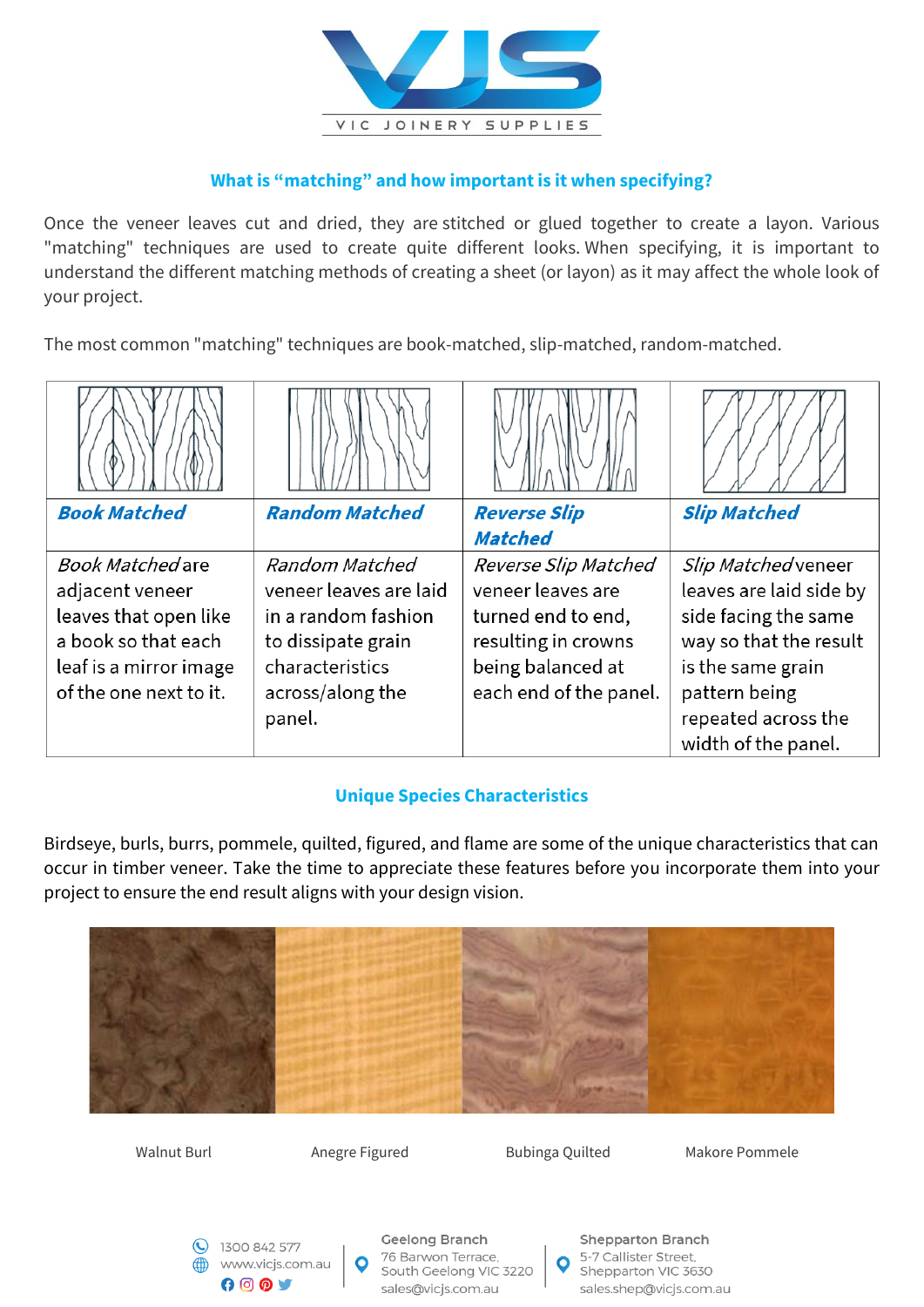

**Book Matching** is when consecutive veneer leaves are flipped over facing each other like pages in a book creating a mirror image of the previous leaf. The symmetrical pattern accentuates the grain, figure and decorative characteristics of the log. It is most commonly used for Crown-cut veneer and is the traditional way of matching veneer leaves. It works well for joinery, cabinetry and small areas of wall panelling.



**American White Oak (Crown-cut, Book-matched) Project:** Darling Point Apartment **Architect:** Chen Chow Little **Photographer:** Peter Bennets





**Geelong Branch** 76 Barwon Terrace, South Geelong VIC 3220 sales@vicjs.com.au

**Shepparton Branch** 5-7 Callister Street, Shepparton VIC 3630 sales.shep@vicjs.com.au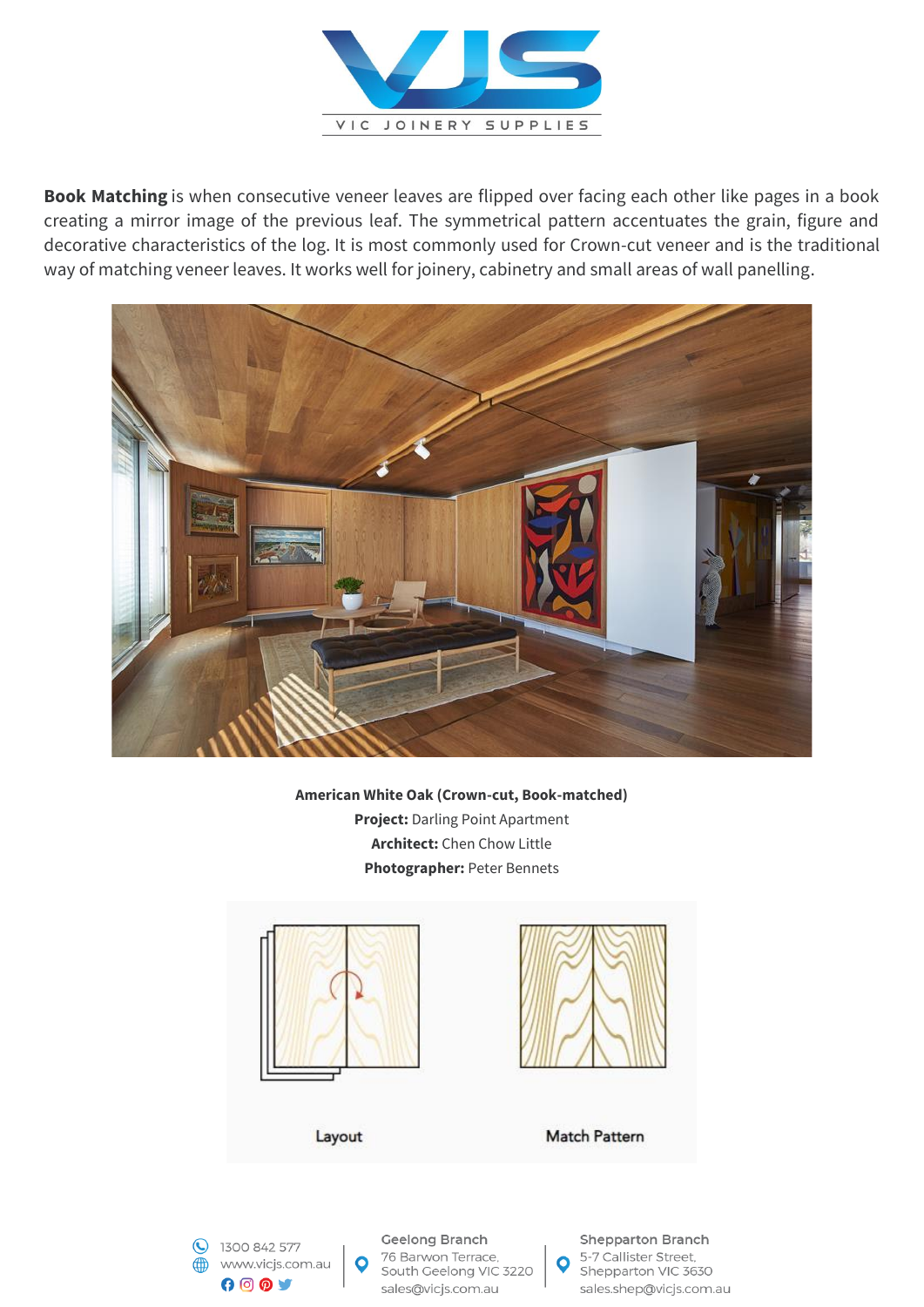

**Slip Matching** is when successive veneer leaves are laid out and joined side by side, creating a repeating grain pattern across the panel. Slip-matching produces fairly uniform appearance because the leaves are similarly oriented resulting in a repeated grain. Slip-matching is a good matching method for Quarter-cut veneer used in joinery/cabinetry and small areas of wall panelling.



**Victorian Ash (Quarter-cut, Slip-matched**) **Project:** Thornbury House, Vic





Geelong Branch 76 Barwon Terrace, South Geelong VIC 3220 sales@vicjs.com.au

**Shepparton Branch** 5-7 Callister Street, Shepparton VIC 3630 sales.shep@vicjs.com.au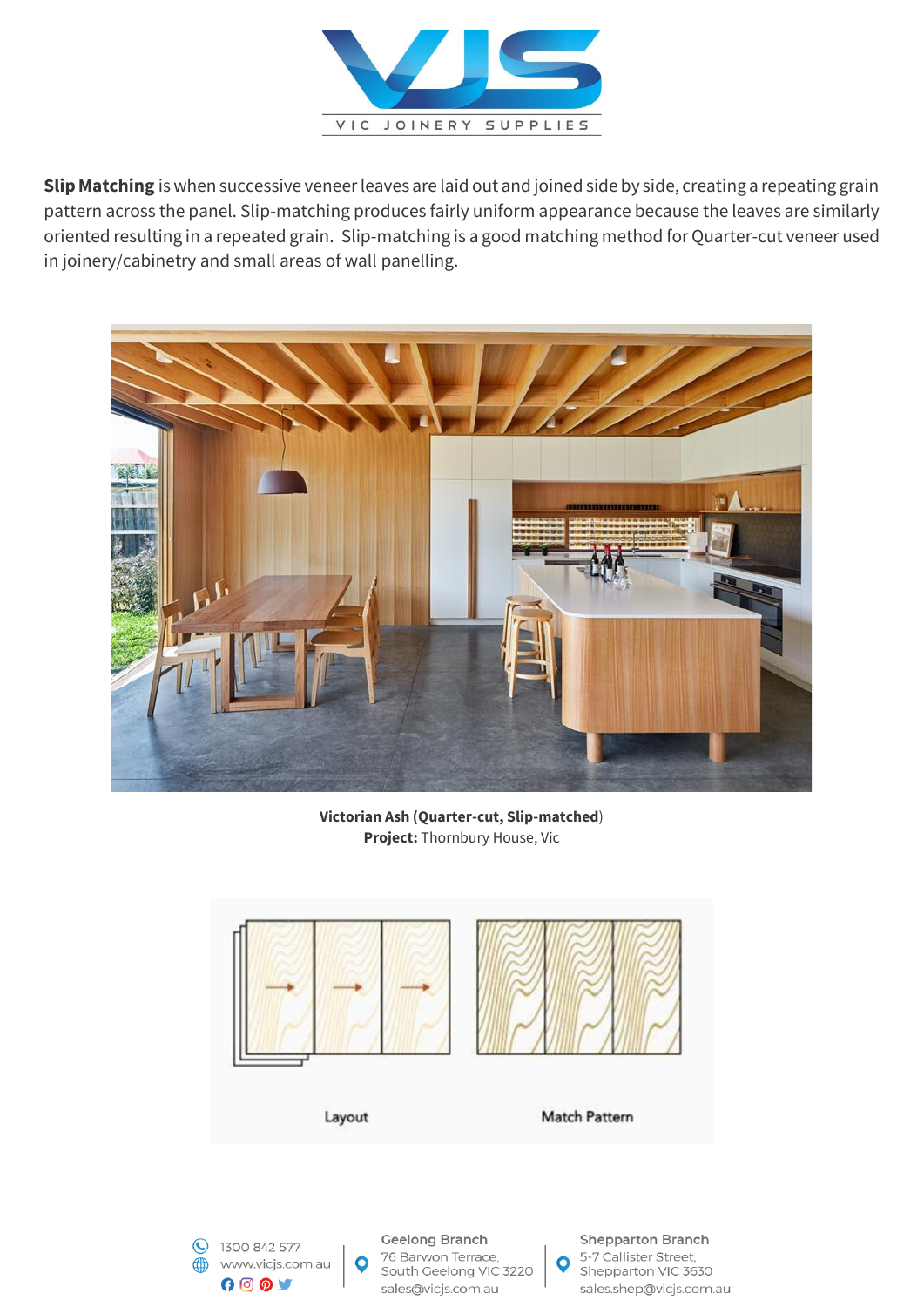

**Random Matching –** the leaves are deliberately unmatched and placed in a random order and orientation, giving an appearance of solid timber. This method is good for large areas of walls and ceilings, because it gives a consistency across hundreds of panels, something which isn't possible with book-matching or slipmatching.

If leaves with a lot of contrast in colour are placed together, this is called **Random-matched/Mis-matched**. For many species, leaves with best possible matching colours can be chosen, called **Random-matched / Colour-blending.**



**Spotted Gum - (Quarter-cut, Random-matched/Colour-blended) Project:** International Convention Centre, Sydney **Architects**: Populous & Hassell **Joiner:** Euroline & GDK Group **Panel Layer**: Consolidated Panels and Veneers **Photography**: Tyrone Branigan



sales@vicjs.com.au

sales.shep@vicjs.com.au

 $000$